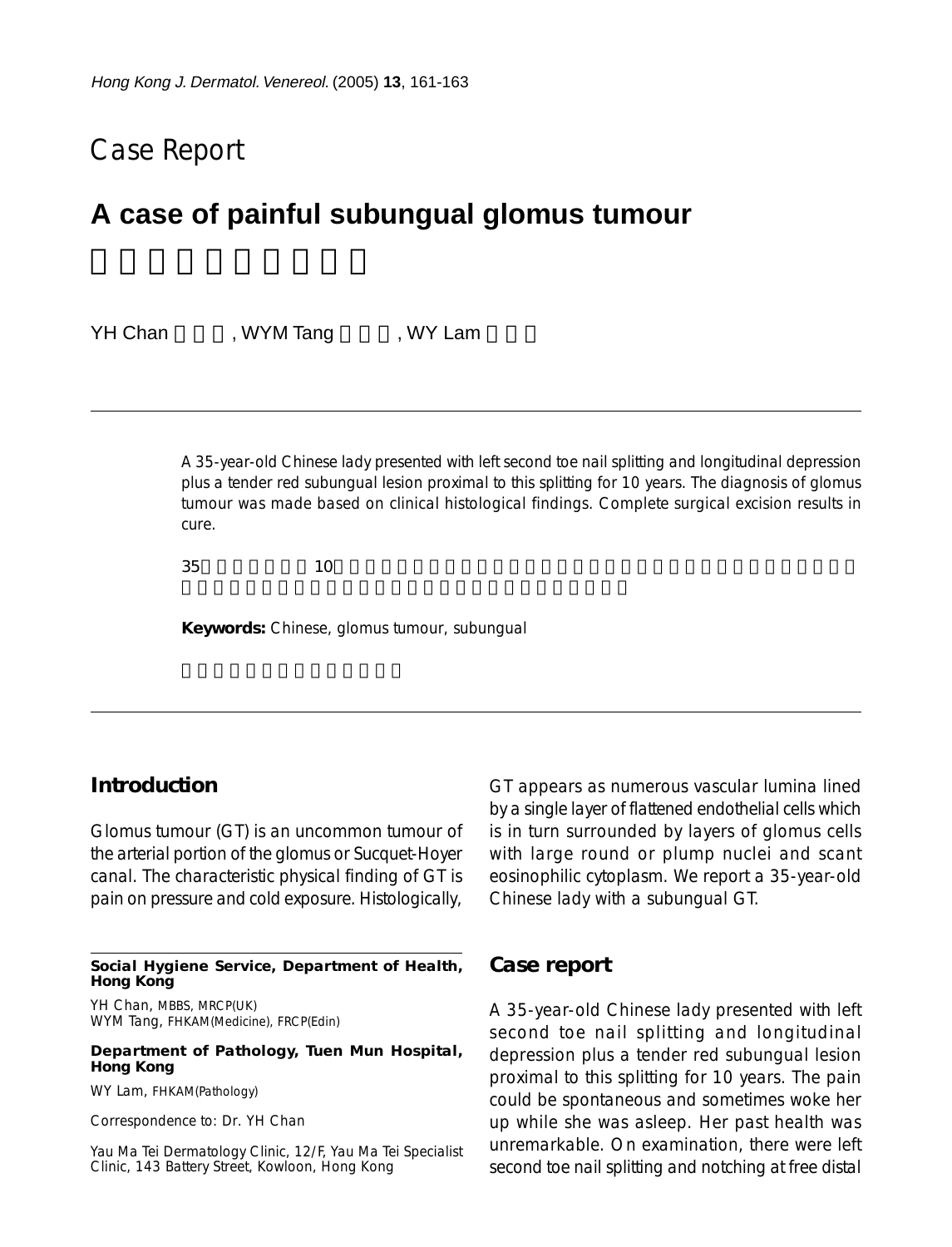edge and a 3 mm red lesion proximal to the splitting. The lesion exhibited exquisite tenderness on light pressure (Figure 1). No other cutaneous or mucosal lesions were found. The differential diagnoses are that of a subungual located lesion and include glomus tumour, fibroma, fibrokeratoma, myxoid cyst and melanocytic proliferation. Ultrasound of left second toe showed there was a hypoechoic lesion situated at nail matrix. Within this lesion, focal increase in vascularity with arterial flow pattern was observed. Pressure erosion was noted at adjacent distal phalanx. Nail exploration with excision of the lesion was performed. Histopathology of the lesion showed uniform cuboidal pink glomus cells in nodular sheets, nests and cords. There were interrupting small blood vessels which were surrounded by the glomus cells in a myxoid stroma (Figures 2-4). The clinical and histological findings confirmed the diagnosis of a GT.

## **Discussion**

GT was first described by Wood in 1812 as a painful subcutaneous nodule made worse by changes in temperature.<sup>1</sup> GT may be solitary or



**Figure 1.** Nail splitting with a proximal 3 mm red lesion over left second toe.



**Figure 2.** An encapsulated tumour growth in the dermis. (H&E, Original magnification x 4)



**Figure 3.** Nests and sheets of glomus cells interrupted by abundant blood vessels. (H&E, Original magnification x 10)



**Figure 4.** Uniform cuboidal glomus cells form collars around blood vessels. (H&E, Original magnification x 40)